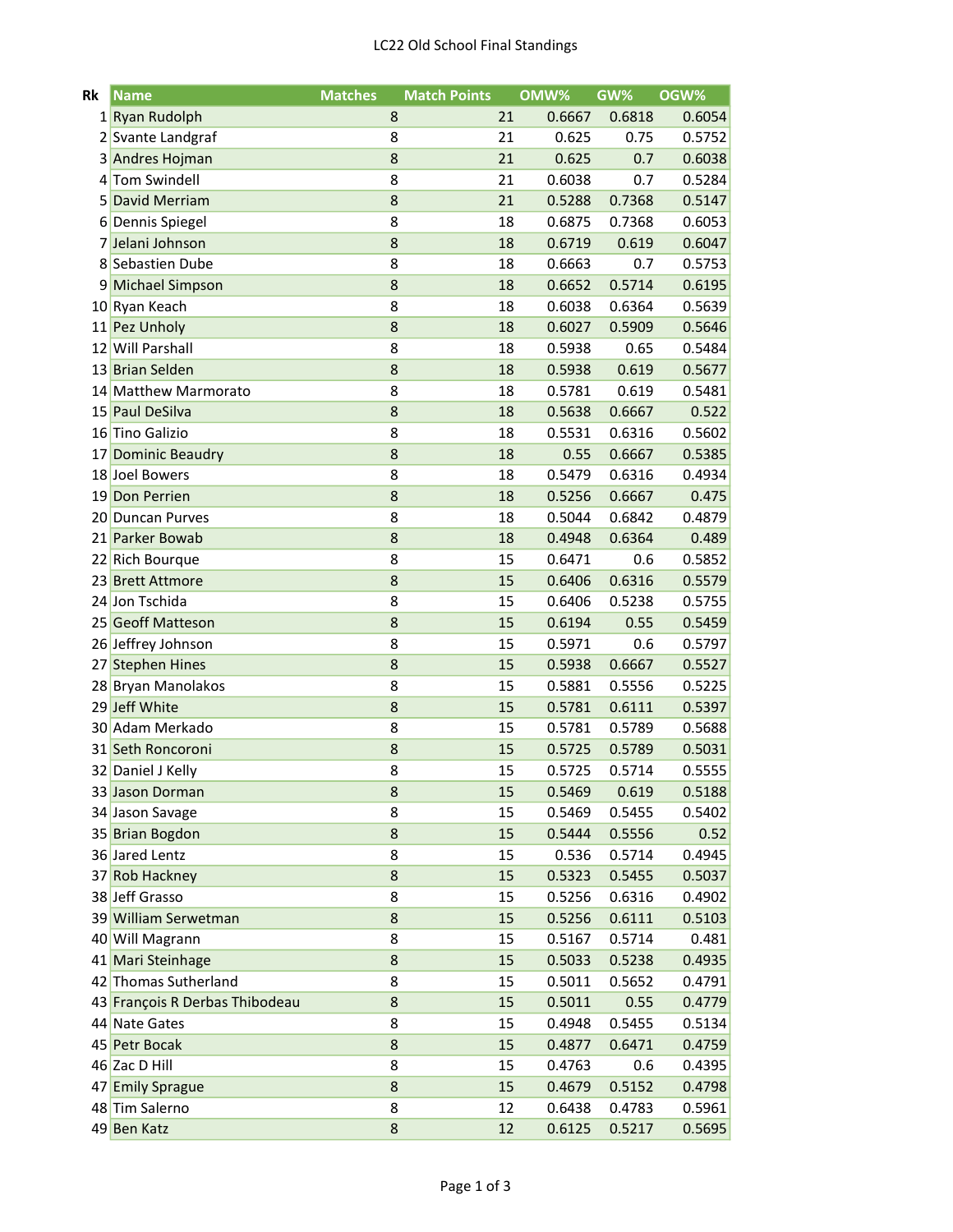| Rk  | <b>Name</b>               | <b>Matches</b> | <b>Match Points</b> |    | OMW%   | GW%    | OGW%   |
|-----|---------------------------|----------------|---------------------|----|--------|--------|--------|
|     | 50 Marc Flore             |                | 8                   | 12 | 0.6094 | 0.5263 | 0.5688 |
|     | 51 Jon Dittert            |                | 8                   | 12 | 0.5881 | 0.5238 | 0.5242 |
|     | 52 Michael Scheffenacker  |                | 8                   | 12 | 0.5781 | 0.55   | 0.5504 |
|     | 53 Jared Miller           |                | 8                   | 12 | 0.5656 | 0.5556 | 0.5319 |
|     | 54 Andy Callaghan         |                | 8                   | 12 | 0.5656 | 0.45   | 0.5431 |
| 55  | <b>Brannon Ozark</b>      |                | 8                   | 12 | 0.5594 | 0.5556 | 0.5541 |
|     | 56 Vincent J DeVito       |                | 8                   | 12 | 0.5573 | 0.5    | 0.5412 |
| 57  | <b>Richard Arevalo</b>    |                | 8                   | 12 | 0.5569 | 0.55   | 0.5104 |
|     | 58 Mike Frantz            |                | 8                   | 12 | 0.5537 | 0.5    | 0.5123 |
|     | 59 Peter Simpson          |                | 8                   | 12 | 0.5513 | 0.5    | 0.5029 |
|     | 60 William F Kirkwood     |                | 7                   | 12 | 0.5407 | 0.5    | 0.4694 |
| 61  | Olle Råde                 |                | 8                   | 12 | 0.5344 | 0.5217 | 0.5149 |
|     | 62 Akos Czibere           |                | 8                   | 12 | 0.52   | 0.5217 | 0.4745 |
| 63  | <b>Thomas Ashby</b>       |                | 7                   | 12 | 0.5179 | 0.625  | 0.539  |
|     | 64 Shaun Augeri           |                | 8                   | 12 | 0.5148 | 0.45   | 0.461  |
|     | 65 Guillaume Soucy        |                | 8                   | 12 | 0.5044 | 0.5    | 0.484  |
|     | 66 Yanick Blanchet        |                | 8                   | 12 | 0.5044 | 0.4286 | 0.492  |
| 67  | <b>Raymond Mitchell</b>   |                | 8                   | 12 | 0.5006 | 0.55   | 0.4834 |
|     | 68 Eric Do                |                | 8                   | 12 | 0.4975 | 0.4444 | 0.5126 |
| 69  | James Johnson             |                | 8                   | 12 | 0.4944 | 0.4783 | 0.4927 |
|     | 70 Laurence Boulanger     |                | 8                   | 12 | 0.4888 | 0.55   | 0.466  |
| 71  | <b>Elzie Zinnen</b>       |                | 8                   | 12 | 0.4735 | 0.5625 | 0.4971 |
|     | 72 Ryan Lauria            |                | 8                   | 12 | 0.4735 | 0.4737 | 0.4605 |
| 73  | David Jorgensen           |                | 8                   | 12 | 0.455  | 0.5238 | 0.4193 |
|     | 74 Jason P Caron          |                | 8                   | 12 | 0.4106 | 0.5    | 0.4223 |
| 75  | Paul Kovalov              |                | 8                   | 12 | 0.3717 | 0.4444 | 0.4114 |
| 76  | Shawn Sullivan            |                | 6                   | 9  | 0.5967 | 0.5333 | 0.5036 |
| 771 | <b>Frank Ulip</b>         |                | 8                   | 9  | 0.5871 | 0.4762 | 0.5515 |
|     | 78 Jens Slayjay Jaeger    |                | 6                   | 9  | 0.5833 | 0.4615 | 0.5543 |
| 79  | <b>Richard Welch</b>      |                | $6\phantom{1}6$     | 9  | 0.5625 | 0.4667 | 0.5541 |
|     | 80 Joseph Baria           |                | 8                   | 9  | 0.5569 | 0.3889 | 0.5342 |
|     | 81 Gerrod Heise           |                | 6                   | 9  | 0.5556 | 0.4615 | 0.5574 |
|     | 82 Andy Blaufarb          |                | 8                   | 9  | 0.5469 | 0.3684 | 0.5554 |
|     | 83 Ryan Gresco            |                | 8                   | 9  | 0.5346 | 0.3889 | 0.5177 |
|     | 84 Andrew Oliva           |                | 6                   | 9  | 0.5252 | 0.5    | 0.4683 |
|     | 85 Jason Schwartz         |                | 8                   | 9  | 0.5144 | 0.5238 | 0.4319 |
|     | 86 Patrick Sheldon        |                | 5                   | 9  | 0.5077 | 0.6364 | 0.4381 |
|     | 87 Alexander Szentmiklosy |                | $\overline{7}$      | 9  | 0.5048 | 0.4444 | 0.4837 |
|     | 88 Levi J Baumgardner     |                | 8                   | 9  | 0.4975 | 0.4762 | 0.4463 |
|     | 89 Michael Gross          |                | 8                   | 9  | 0.4975 | 0.45   | 0.5084 |
| 901 | Dan Serwan                |                | $\overline{7}$      | 9  | 0.4953 | 0.4375 | 0.4813 |
|     | 91 Tim Atwood             |                | 8                   | 9  | 0.4948 | 0.3529 | 0.5004 |
|     | 92 Xanadude Boston        |                | 8                   | 9  | 0.4767 | 0.4091 | 0.5026 |
|     | 93 Jason Beaupre          |                | 8                   | 9  | 0.4731 | 0.4286 | 0.4695 |
|     | 94 Greg Titcomb           |                | 8                   | 9  | 0.4575 | 0.45   | 0.4307 |
|     | 95 Justin Iskra           |                | 8                   | 9  | 0.4506 | 0.45   | 0.4636 |
|     | 96 Steven Pankratz        |                | 8                   | 9  | 0.4467 | 0.3889 | 0.4205 |
|     | 97 Tim Moran              |                | 8                   | 9  | 0.4454 | 0.4444 | 0.4368 |
|     | 98 Matt Imig              |                | 8                   | 9  | 0.445  | 0.375  | 0.4188 |
|     |                           |                |                     |    |        |        |        |